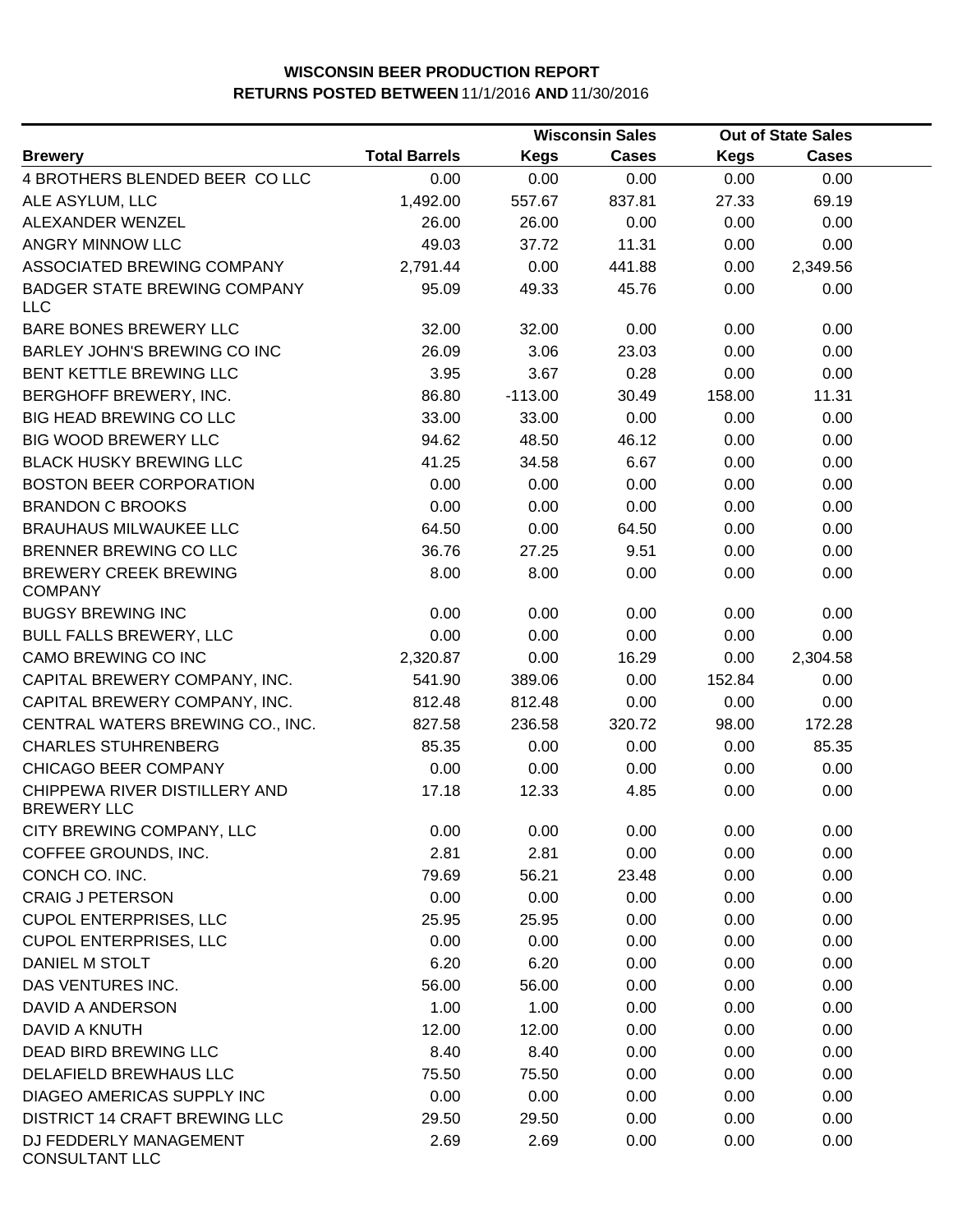|                                                            |                      |             | <b>Wisconsin Sales</b> |             | <b>Out of State Sales</b> |  |
|------------------------------------------------------------|----------------------|-------------|------------------------|-------------|---------------------------|--|
| <b>Brewery</b>                                             | <b>Total Barrels</b> | <b>Kegs</b> | Cases                  | <b>Kegs</b> | Cases                     |  |
| DOOR COUNTY BREWING CO LLC                                 | 24.00                | 24.00       | 0.00                   | 0.00        | 0.00                      |  |
| DOOR COUNTY BREWING CO LLC                                 | 135.00               | 135.00      | 0.00                   | 0.00        | 0.00                      |  |
| DRIFTLESS BREWING COMPANY LLC                              | 11.00                | 11.00       | 0.00                   | 0.00        | 0.00                      |  |
| <b>DUBUQUE BREWING &amp; MALTING</b><br><b>COMPANY LLC</b> | 7.50                 | 0.00        | 0.00                   | 7.50        | 0.00                      |  |
| ERB ENTERPRISES LLC                                        | 0.00                 | 0.00        | 0.00                   | 0.00        | 0.00                      |  |
| <b>ESSER DISTRIBUTING CO INC</b>                           | 0.00                 | 0.00        | 0.00                   | 0.00        | 0.00                      |  |
| EVANS BREWING COMPANY INC                                  | 0.00                 | 0.00        | 0.00                   | 0.00        | 0.00                      |  |
| FK&P, LLC                                                  | 0.00                 | 0.00        | 0.00                   | 0.00        | 0.00                      |  |
| <b>FERMENTORIUM BEVERAGE</b><br><b>COMPANY LLC</b>         | 48.94                | 38.66       | 10.28                  | 0.00        | 0.00                      |  |
| FIVE STAR BREWING CO INC.                                  | 1,092.72             | 0.00        | 14.35                  | 0.00        | 1,078.37                  |  |
| FOX RIVER BREWING COMPANY II, LLC                          | 88.62                | 88.62       | 0.00                   | 0.00        | 0.00                      |  |
| FOX RIVER BREWING COMPANY, LLC                             | 40.81                | 40.81       | 0.00                   | 0.00        | 0.00                      |  |
| FRANKENMUTH BREWING COMPANY                                | 0.00                 | 0.00        | 0.00                   | 0.00        | 0.00                      |  |
| <b>FRESAR INC</b>                                          | 0.65                 | 0.65        | 0.00                   | 0.00        | 0.00                      |  |
| <b>FULTON LLC</b>                                          | 44.48                | 14.00       | 30.48                  | 0.00        | 0.00                      |  |
| GD3 LLC                                                    | 175.25               | 175.25      | 0.00                   | 0.00        | 0.00                      |  |
| GD4, LLC                                                   | 64.50                | 64.50       | 0.00                   | 0.00        | 0.00                      |  |
| <b>GEORGE BREGAR</b>                                       | 16.00                | 16.00       | 0.00                   | 0.00        | 0.00                      |  |
| GJS SALES, INC.                                            | 24.50                | 0.00        | 24.50                  | 0.00        | 0.00                      |  |
| GJS SALES, INC.                                            | 0.00                 | 0.00        | 0.00                   | 0.00        | 0.00                      |  |
| <b>GOOD CITY BREWING LLC</b>                               | 66.05                | 66.05       | 0.00                   | 0.00        | 0.00                      |  |
| <b>GRANITE CITY RESTAURANT</b><br><b>OPERATIONS INC</b>    | 17.42                | 17.42       | 0.00                   | 0.00        | 0.00                      |  |
| <b>GRAY BREWING CO.</b>                                    | 114.39               | 65.26       | 21.41                  | 11.32       | 16.40                     |  |
| <b>GREEN BAY BREWING COMPANY</b>                           | 370.91               | 142.35      | 206.19                 | 9.67        | 12.70                     |  |
| <b>GREENVIEW BREWING LLC</b>                               | 7.58                 | 4.91        | 2.67                   | 0.00        | 0.00                      |  |
| <b>GUY R LILJA</b>                                         | 0.00                 | 0.00        | 0.00                   | 0.00        | 0.00                      |  |
| HANSON BREWING COMPANY LLC                                 | 0.00                 | 0.00        | 0.00                   | 0.00        | 0.00                      |  |
| HILLSBORO BREWING COMPANY LLC                              | 23.33                | 23.33       | 0.00                   | 0.00        | 0.00                      |  |
| HOP HAUS BREWING COMPANY LLC                               | 24.00                | 24.00       | 0.00                   | 0.00        | 0.00                      |  |
| HORNELL BREWING CO INC                                     | 4,389.68             | 0.00        | 0.12                   | 0.00        | 4,389.56                  |  |
| <b>HOUSE OF BREWS LLC</b>                                  | 69.79                | 41.39       | 28.40                  | 0.00        | 0.00                      |  |
| <b>ISAAC SHOWAKI</b>                                       | 130.10               | 54.12       | 75.98                  | 0.00        | 0.00                      |  |
| JACOB LEINENKUGEL BREWING CO.,<br><b>LLC</b>               | 16,441.35            | 372.57      | 4,146.17               | 1,622.43    | 10,300.18                 |  |
| <b>JEAN M LANE</b>                                         | 0.00                 | 0.00        | 0.00                   | 0.00        | 0.00                      |  |
| <b>JEREMY BEACH</b>                                        | 0.00                 | 0.00        | 0.00                   | 0.00        | 0.00                      |  |
| KARBEN4 BREWING LLC                                        | 744.29               | 387.85      | 356.44                 | 0.00        | 0.00                      |  |
| KATCHEVER & CO LLC                                         | 301.51               | 155.09      | 146.42                 | 0.00        | 0.00                      |  |
| KELLERMEISTER BEVERAGES, LLC                               | 7.74                 | 7.74        | 0.00                   | 0.00        | 0.00                      |  |
| <b>KUL BREWING LLC</b>                                     | 862.39               | 98.00       | 764.39                 | 0.00        | 0.00                      |  |
| <b>LACROSSE BREWING LLC</b>                                | 1,588.79             | 0.00        | 632.08                 | 0.00        | 956.71                    |  |
| LAKEFRONT BREWERY, INC.                                    | 0.00                 | 0.00        | 0.00                   | 0.00        | 0.00                      |  |
| LAKEFRONT BREWERY, INC.                                    | 3,698.51             | 1,198.19    | 1,946.69               | 139.71      | 413.92                    |  |
| LAKEWALK BREWERY AND CAFE                                  | 121.00               | 121.00      | 0.00                   | 0.00        | 0.00                      |  |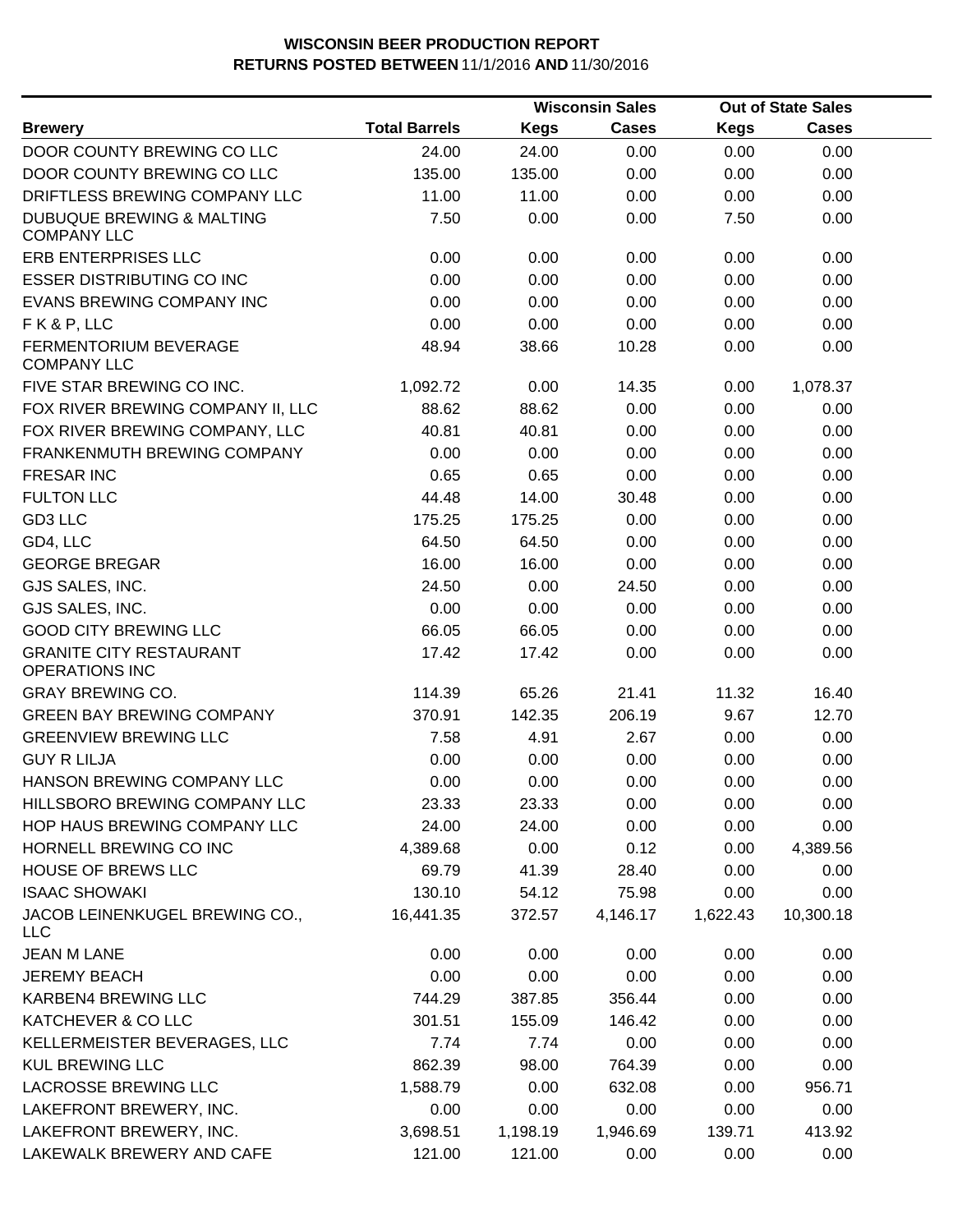|                                       |                      |             | <b>Wisconsin Sales</b> |             | <b>Out of State Sales</b> |  |
|---------------------------------------|----------------------|-------------|------------------------|-------------|---------------------------|--|
| <b>Brewery</b>                        | <b>Total Barrels</b> | <b>Kegs</b> | <b>Cases</b>           | <b>Kegs</b> | <b>Cases</b>              |  |
| <b>COMPANY</b>                        |                      |             |                        |             |                           |  |
| LAZY MONK BREWING LLC                 | 45.40                | 27.98       | 17.42                  | 0.00        | 0.00                      |  |
| LEACH GOLF PROPERTIES, INC.           | 0.39                 | 0.39        | 0.00                   | 0.00        | 0.00                      |  |
| LEATHERHEAD BREWING COMPANY<br>LLC    | 14.78                | 14.78       | 0.00                   | 0.00        | 0.00                      |  |
| <b>LEE BURGESS</b>                    | 0.00                 | 0.00        | 0.00                   | 0.00        | 0.00                      |  |
| <b>LEVI FUNK</b>                      | 0.00                 | 0.00        | 0.00                   | 0.00        | 0.00                      |  |
| LHM BREW PUB, LLC                     | 20.62                | 0.00        | 20.62                  | 0.00        | 0.00                      |  |
| LIKE MINDS BREWING LLC                | 0.00                 | 0.00        | 0.00                   | 0.00        | 0.00                      |  |
| <b>LOST ISLAND WINE LLC</b>           | 1.61                 | 1.61        | 0.00                   | 0.00        | 0.00                      |  |
| LUCETTE BREWING COMPANY LLC           | 118.25               | 67.50       | 39.19                  | 8.00        | 3.56                      |  |
| MARK ANTHONY BREWING INC              | 30,580.11            | 0.00        | $-1,005.00$            | 0.00        | 31,585.11                 |  |
| <b>MARK RIGGLE</b>                    | 0.50                 | 0.50        | 0.00                   | 0.00        | 0.00                      |  |
| <b>MATTHEW J GEARY</b>                | 19.70                | 19.17       | 0.53                   | 0.00        | 0.00                      |  |
| MELMS BREWING COMPANY INC             | 3.50                 | 3.25        | 0.25                   | 0.00        | 0.00                      |  |
| MILLER BREWING INTERNATIONAL,<br>INC. | 0.00                 | 0.00        | 0.00                   | 0.00        | 0.00                      |  |
| MILLERCOORS LLC                       | 134.84               | 0.00        | $-0.01$                | 126.00      | 8.85                      |  |
| MILLERCOORS LLC                       | 685,876.43           | 14,342.73   | 109,097.78             | 62,760.37   | 499,675.55                |  |
| MILWAUKEE BREWING COMPANY             | 879.48               | 286.75      | 539.47                 | 16.00       | 37.26                     |  |
| MILWAUKEE BREWING COMPANY             | 57.00                | 57.00       | 0.00                   | 0.00        | 0.00                      |  |
| MINOCQUA BREWING CO INC               | 27.25                | 27.25       | 0.00                   | 0.00        | 0.00                      |  |
| <b>MISSION BREWERY INC</b>            | 0.00                 | 0.00        | 0.00                   | 0.00        | 0.00                      |  |
| MOBCRAFT BEER INC                     | 75.77                | 27.50       | 48.27                  | 0.00        | 0.00                      |  |
| MOOSEJAW PIZZA & BREWING CO LLC       | 76.10                | 68.84       | 7.26                   | 0.00        | 0.00                      |  |
| MOUNTAIN CREST SRL LLC                | 8,948.17             | 19.95       | 787.54                 | 9.05        | 8,131.63                  |  |
| NATHAN R WARNKE                       | 21.00                | 21.00       | 0.00                   | 0.00        | 0.00                      |  |
| NEW GLARUS BREWING COMPANY            | 20,443.27            | 6,247.25    | 14,196.02              | 0.00        | 0.00                      |  |
| NEW GLARUS BREWING COMPANY            | 983.67               | 87.25       | 896.42                 | 0.00        | 0.00                      |  |
| NEXT DOOR BREWING LLC                 | 93.27                | 36.00       | 57.27                  | 0.00        | 0.00                      |  |
| NEXT DOOR BREWING LLC                 | 17.78                | 17.78       | 0.00                   | 0.00        | 0.00                      |  |
| NORTHWOODS BREWING CORP LLC           | 13.00                | 13.00       | 0.00                   | 0.00        | 0.00                      |  |
| O'SO BREWING COMPANY                  | 414.40               | 144.33      | 270.07                 | 0.00        | 0.00                      |  |
| OLD ABE BREWING LLC                   | 0.00                 | 0.00        | 0.00                   | 0.00        | 0.00                      |  |
| PABST BREWING COMPANY LLC             | 0.00                 | 0.00        | 0.00                   | 0.00        | 0.00                      |  |
| PABST BREWING COMPANY LLC             | 0.00                 | 0.00        | 0.00                   | 0.00        | 0.00                      |  |
| PARCHED EAGLE BREWPUB LLC             | 3.58                 | 3.58        | 0.00                   | 0.00        | 0.00                      |  |
| PATRICK MC INTOSH                     | 16.63                | 13.83       | 2.80                   | 0.00        | 0.00                      |  |
| PETER H GENTRY                        | 8.00                 | 8.00        | 0.00                   | 0.00        | 0.00                      |  |
| PETER H GENTRY                        | 0.00                 | 0.00        | 0.00                   | 0.00        | 0.00                      |  |
| PETER H GENTRY                        | 287.00               | 287.00      | 0.00                   | 0.00        | 0.00                      |  |
| PETER PETERSON                        | 10.00                | 10.00       | 0.00                   | 0.00        | 0.00                      |  |
| PHUSION PROJECTS LLC                  | 28,274.78            | 0.00        | 856.63                 | 0.00        | 27,418.15                 |  |
| PIGEON RIVER BREWING LLC              | 14.42                | 14.42       | 0.00                   | 0.00        | 0.00                      |  |
| PITCHFORK BREWING LLC                 | 26.24                | 26.24       | 0.00                   | 0.00        | 0.00                      |  |
| PLYMOUTH BREWING COMPANY LLC          | 10.81                | 10.81       | 0.00                   | 0.00        | 0.00                      |  |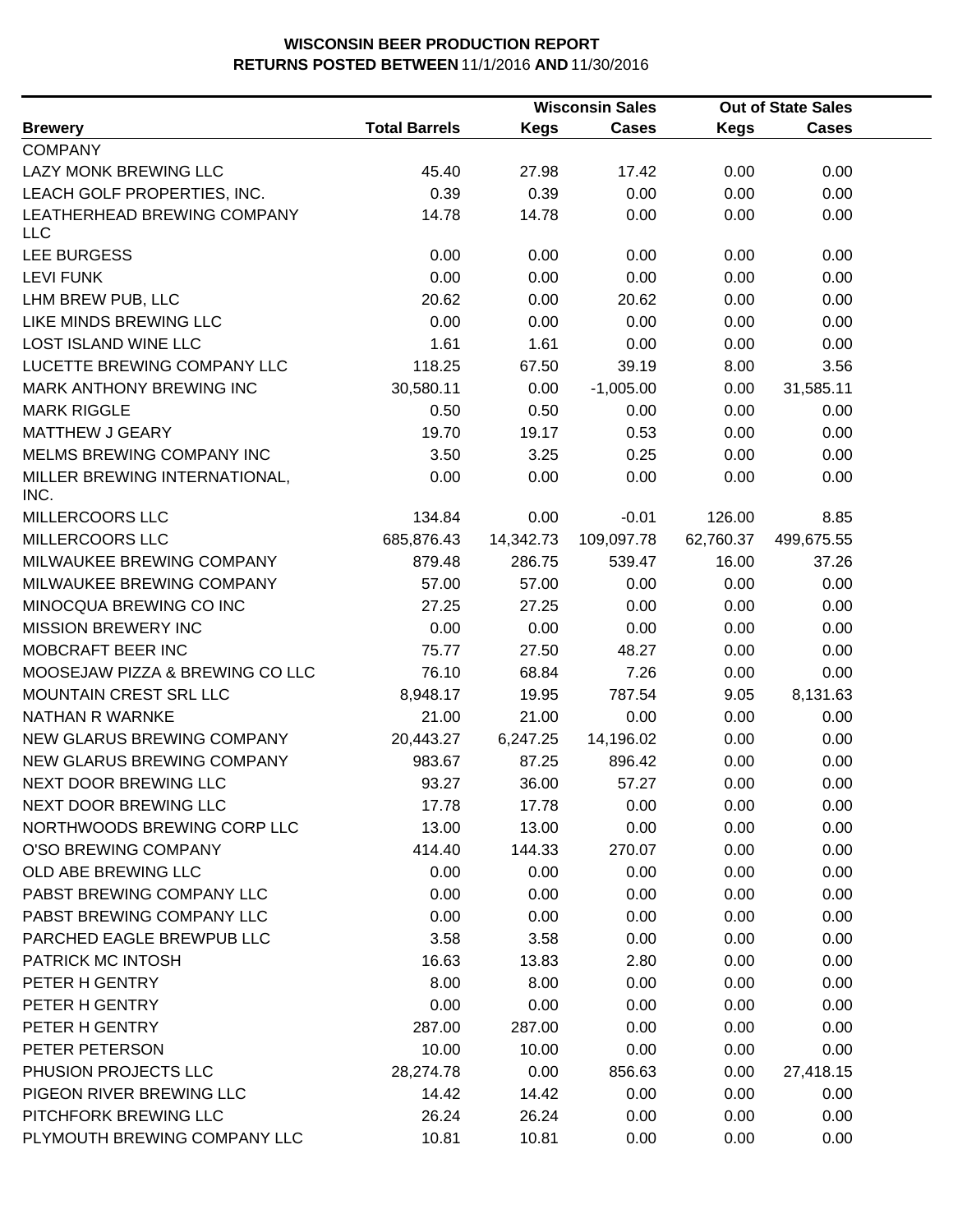|                                                         |                      |             | <b>Wisconsin Sales</b> |             | <b>Out of State Sales</b> |  |
|---------------------------------------------------------|----------------------|-------------|------------------------|-------------|---------------------------|--|
| <b>Brewery</b>                                          | <b>Total Barrels</b> | <b>Kegs</b> | <b>Cases</b>           | <b>Kegs</b> | <b>Cases</b>              |  |
| POTOSI BREWING COMPANY                                  | 0.00                 | 0.00        | 0.00                   | 0.00        | 0.00                      |  |
| POTOSI BREWING COMPANY                                  | 0.00                 | 0.00        | 0.00                   | 0.00        | 0.00                      |  |
| R' NOGGIN BREWING LLC                                   | 13.50                | 13.50       | 0.00                   | 0.00        | 0.00                      |  |
| RAIL HOUSE PROPERTIES LLC                               | 16.50                | 16.50       | 0.00                   | 0.00        | 0.00                      |  |
| RAISED GRAIN BREWING COMPANY<br><b>LLC</b>              | 39.42                | 39.42       | 0.00                   | 0.00        | 0.00                      |  |
| RANDOLPH OSKEY                                          | 13.94                | 13.94       | 0.00                   | 0.00        | 0.00                      |  |
| RANDYS FUN HUNTERS BREWERY INC                          | 12.00                | 12.00       | 0.00                   | 0.00        | 0.00                      |  |
| RED EYE BREWING COMPANY LLC                             | 32.60                | 32.60       | 0.00                   | 0.00        | 0.00                      |  |
| REGAL BRAU BREWING COMPANY LLC                          | 5,911.90             | 0.00        | 104.61                 | 0.00        | 5,807.29                  |  |
| RHINELANDER BREWING CO LLC                              | 2,980.59             | 10.50       | 104.74                 | 0.00        | 2,865.35                  |  |
| RICHARD JOSEPH                                          | 0.00                 | 0.00        | 0.00                   | 0.00        | 0.00                      |  |
| ROBERT A LARSON                                         | 394.37               | 117.68      | 183.02                 | 29.48       | 64.19                     |  |
| ROCKY REEF BREWING COMPANY                              | 8.00                 | 8.00        | 0.00                   | 0.00        | 0.00                      |  |
| <b>ROGER MILLER</b>                                     | 6.12                 | 6.12        | 0.00                   | 0.00        | 0.00                      |  |
| <b>ROSS M NELSON</b>                                    | 0.33                 | 0.33        | 0.00                   | 0.00        | 0.00                      |  |
| <b>RUSH RIVER BREWING LLC</b>                           | 232.57               | 64.26       | 46.67                  | 49.50       | 72.14                     |  |
| <b>RUSTIC VENTURES LLC</b>                              | 16.48                | 16.48       | 0.00                   | 0.00        | 0.00                      |  |
| <b>RUSTIC VENTURES LLC</b>                              | 65.60                | 23.50       | 42.10                  | 0.00        | 0.00                      |  |
| SAND CREEK BREWING CO LLC                               | 242.02               | 102.08      | 139.94                 | 0.00        | 0.00                      |  |
| SAWMILL BREWING CO INC                                  | 15.00                | 15.00       | 0.00                   | 0.00        | 0.00                      |  |
| SILVER CREEK BREWING COMPANY                            | 10.50                | 10.50       | 0.00                   | 0.00        | 0.00                      |  |
| SLEEMAN BREWING COMPANY USA<br><b>INC</b>               | 30,014.16            | 31.96       | 4,568.82               | 5,812.04    | 19,601.34                 |  |
| <b>SLOCUM LLC</b>                                       | 56.40                | 56.40       | 0.00                   | 0.00        | 0.00                      |  |
| SOUTH SHORE BREWERY, INC.                               | 132.10               | 96.70       | 25.46                  | 4.50        | 5.44                      |  |
| SOUTH SHORE BREWERY, INC.                               | 0.00                 | 0.00        | 0.00                   | 0.00        | 0.00                      |  |
| <b>SPB LLC</b>                                          | 1,970.96             | 426.23      | 1,008.42               | 202.96      | 333.35                    |  |
| SPRECHER BREWING COMPANY, INC.                          | 829.91               | 370.35      | 395.81                 | 23.25       | 40.50                     |  |
| STARBOARD BREWING COMPANY LLC                           | 10.00                | 10.00       | 0.00                   | 0.00        | 0.00                      |  |
| STILLMANK BREWING COMPANY                               | 118.55               | 41.61       | 76.94                  | 0.00        | 0.00                      |  |
| STONE CELLAR BREWPUB, INC.                              | 131.91               | 131.91      | 0.00                   | 0.00        | 0.00                      |  |
| SUGAR CREEK ACQUISITION LLC                             | 0.00                 | 0.00        | 0.00                   | 0.00        | 0.00                      |  |
| <b>TAILGATE BEER LLC</b>                                | 0.00                 | 0.00        | 0.00                   | 0.00        | 0.00                      |  |
| THE BENJAMIN BEER COMPANY INC                           | 6.00                 | 6.00        | 0.00                   | 0.00        | 0.00                      |  |
| THE BRONX BREWERY, LLC                                  | 0.00                 | 0.00        | 0.00                   | 0.00        | 0.00                      |  |
| THE EAU CLAIRE BREWING PROJECT<br><b>LLC</b>            | 142.70               | 68.50       | 74.20                  | 0.00        | 0.00                      |  |
| THE ENLIGHTENED IMBIBER LLC                             | 13.00                | 13.00       | 0.00                   | 0.00        | 0.00                      |  |
| THE FRESH FROM CALIFORNIA FAMILY<br><b>BUSINESS INC</b> | 0.00                 | 0.00        | 0.00                   | 0.00        | 0.00                      |  |
| THE GD 2 LLC                                            | 42.87                | 42.87       | 0.00                   | 0.00        | 0.00                      |  |
| THE GREAT DANE PUB AND BREWING<br>COMPANY, INC.         | 201.06               | 201.06      | 0.00                   | 0.00        | 0.00                      |  |
| THE LONE GIRL BREWING COMPANY -<br><b>WAUNAKEE LLC</b>  | 82.50                | 82.50       | 0.00                   | 0.00        | 0.00                      |  |
| THE SAINT LOUIS BREWERY LLC                             | 0.00                 | 0.00        | 0.00                   | 0.00        | 0.00                      |  |